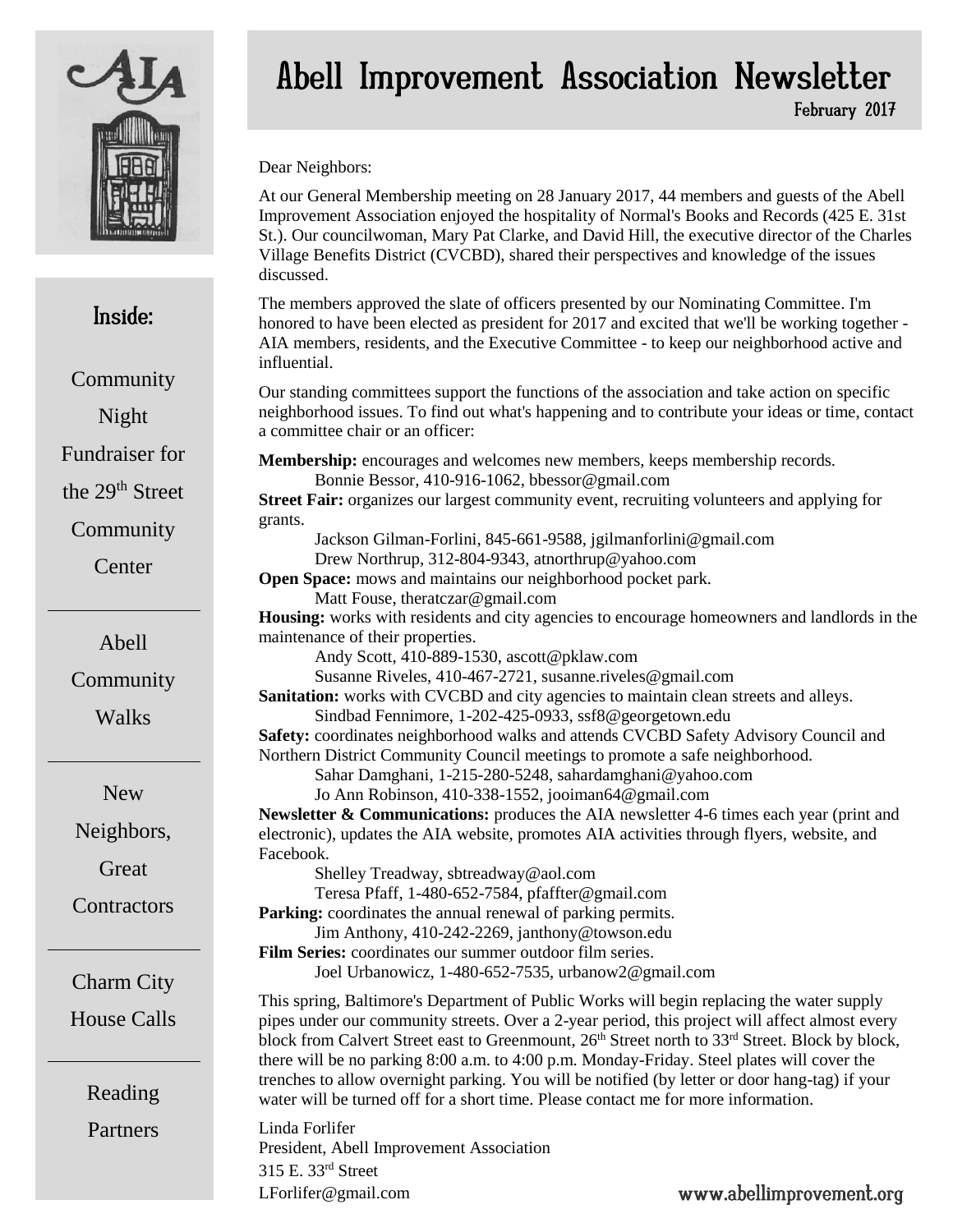#### **Contractor Recommendation**

*From Tyler Lane:* We just used **[Milton Electric](http://www.miltonelectric.com/)**

after a couple of other electricians did not keep schedules or communicate well with BGE to get our service line replaced, grounding and 200 amp upgrade work completed. Milton was very on top of coordinating each part of the job and their technicians knew their stuff. Found their pricing was competitive with the two other quotes we received. Highly recommended.

#### **Welcome New Neighbors**

Sindbad Fennimore would like to welcome to the neighborhood his good friends Jennay Ghowrwal and Sam Feder, who purchased a home on E. 29<sup>th</sup> Street in late September. Jennay and Sam look forward to being a part of our great community.

Sindbad also welcomes friends Ezra Kahn and Lindsay Donnellon, who purchased a home on E. 31st Street over the summer. *We hope you enjoy living in Abell, Jennay, Sam, Ezra and Lindsay!*

# Thursday Trivia Nights

See how you stack up against your neighbors in *Thursday Night Trivia,* hosted by Abell residents Andrew Northrup and Courtney **McManus February 9 - 7:00 p.m. March 9 - 7:00 p.m.**

> Peabody Heights Brewing 401 E.  $30<sup>th</sup>$  Street

 $\star$  It's always fun!  $\star$ *Like [Thursday Night Trivia](https://www.facebook.com/thursdaypeabodytrivia/) on Facebook to get reminders* 

### **Abell Resident Offers Door-to Door Health Care**

*Dorian Frackelton, FNP*

Delivering Health Care to Your Door

In 2014, I started **Charm City House Calls**, a mobile medical practice, with my family and the community in mind.

My medical career as a nurse practitioner has spanned fifteen years and has included traumatic brain care, pediatric and family practice, clinical management and the opening of a health clinic. Through these work experiences and having children of my own, I have come to understand the difficulty of juggling work, school, and needs of the extended family, especially when illness occurs.

In response, I created a door-to-door health delivery system that responds to those needs.

Our professional team will diagnose, treat and prescribe medications for illness and minor injuries in adults and children. Home service allows for more time per visit, less stress, due to being seen within the comfort of your own home, reduces transportation time and limits the exposure to other illnesses.

Charm City House Calls is based in Baltimore and serves the city and surrounding areas. It is a fee-for-service-practice, providing documentation for reimbursement from insurance companies.

Visit us at [www.charmcityhousecalls.com](http://www.charmcityhousecalls.com/) 

#### **Jerry Raitzyk, an Inspiration in the Community**

Friends in the Abell community were saddened to hear of the passing of Jerry Raitzyk, father and grandfather to the family of Michael Raitzyk and Judith Geller and their children Jakob and Rebekah, on December 29. Those who knew and loved Jerry expressed their condolences. [Arlene](https://abell.nextdoor.com/profile/2135443)  [Ogurick](https://abell.nextdoor.com/profile/2135443) wrote, "Jerry was a man of exceptional heart who shared his activism, energy & juggling for the greater good." [Judy Berlin](https://abell.nextdoor.com/profile/578112) added, "I remember him, Bill Harvey, Bill Johnson, and O'Connor



sitting into the patio of images. You knew then that court was in session."

[Ralph Moore](https://abell.nextdoor.com/profile/2477196) remembered Jerry's work in the community. "I enjoyed working with Jerry when we could engage him at the St. Frances Academy Community Center for our after-school program and our Peace Camp for children. We hired him to teach the children how to juggle; while doing so, he helped to teach them confidence, patience and fun……Jerry Raitzyk was simply a great man, who indeed will be missed. He cared about the broader community."

The Abell community sends their condolences to the Raitzyk-Geller family. The obituary can be read at [http://www.legacy.com/obituaries/baltimoresun](http://www.legacy.com/obituaries/baltimoresun/obituary.aspx?n=jerry-raitzyk&pid=183286883&)  [/obituary.aspx?n=jerry-raitzyk&pid=183286883&](http://www.legacy.com/obituaries/baltimoresun/obituary.aspx?n=jerry-raitzyk&pid=183286883&)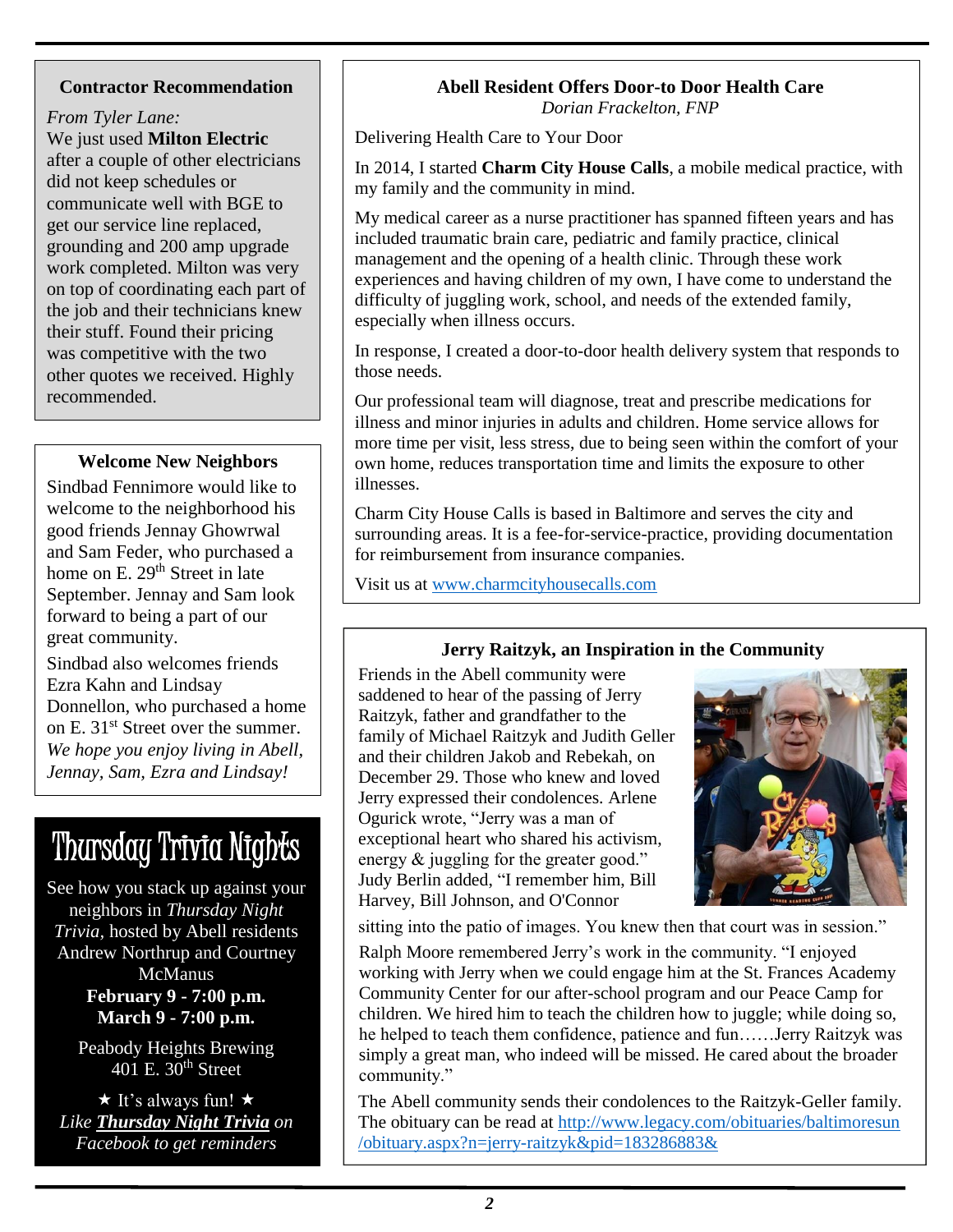#### **Reading Partners is Looking for Volunteers**

*1 Student + 1 Hour = amazing volunteer experience*

**Help students discover the joy of reading: become a Reading Partner.** Reading Partners is a national nonprofit that pairs community volunteers and elementary school students who are reading below grade level in Baltimore city. This [proven](http://link.email.dynect.net/link.php?DynEngagement=true&H=w8Bl7ZSLqC%2BFFEF9P0XN9HJB14ltnTgt2r4zKtmGsiA5bfE55aykH9damW2rnLJxFgqkh%2BBa7hJjwXWHmuLf110PiFxdcvpdoyiJHP%2F9Fji2%2FfPTJ%2FHz2bW9%2BnQJ1XDEFOpCZgn6s9g%3D&G=0&R=http%3A%2F%2Fwww.mdrc.org%2Fpublication%2Fmobilizing-volunteer-tutors-improve-student-literacy&I=20161115132918.00000013a88b%40mail6-51-ussnn1&X=MHwxMDQ2NzU4OjU4MmE0MzM1ZTZlODc5ODZjOGE5Y2I0Zjs%3D&S=V_OcEHhB6yLyuejpoRzTT_gTv0tTxuVLT-gw42DFvbY) early literacy organization provides volunteerled, individualized reading support to students in under-resourced public elementary schools. Currently, there are over 500 students at [19](http://readingpartners.org/location/baltimore/schools/)  [elementary schools](http://readingpartners.org/location/baltimore/schools/) waiting for tutors in Baltimore City. Reading Partners volunteers are matched one-on-one with students in kindergarten through fourth grade who are reading anywhere from a few months to two and a half years below grade level. Volunteers utilize an easy-to-follow, individualized lesson plan each week, specific to their students' needs in order to meet them at their level and help build both literacy skills and confidence. Tutors typically commit to one hour a week with the same student for the duration of the academic school year, during the school day.

#### **Students are waiting, all they need is you.**

#### **How to get started:**

- 1. Visit our website <http://mdvol.my-trs.com/> to sign up for an orientation training session, and the school where you would like to tutor
- 2. Attend your orientation and get a background check completed through Baltimore City Public Schools
- 3. Sign up for the day and time that you would like to tutor
- 4. Once you are paired with a student, visit the school and meet your new Reading Partner!

Please visit<http://readingpartners.org/location/baltimore/> for more information about Reading Partners, or contact Stephanie Schlueter at [stephanie.schlueter@readingpartners.org](mailto:stephanie.schlueter@readingpartners.org) or (443) 500-7339.

### Abell Neighborhood Walks



*When:* February 28 March 28 (last Tuesday of every month)

- *Where:* Leave from the Abell Open Space
- *Who:* Neighbors, Benefits District Security and Baltimore Northern District Police
- *Why:* For a pro-active, safe, informed community

*Time:* 7:30 p.m.

*Porch party follows the walks location announced at the walk*

#### **Kathryn Gerling, Raised on Abell Avenue**

*From Abell's archivist, Jo Ann Robinson:*

The lead obituary in the January 29 edition of the SUN recounts the life of Kathryn H. Gerling, age 95 --"the daughter of Roland Hurst...and Mary Brown Hurst..., Kathryn Hurst was born in Baltimore and raised on Abell Avenue." She graduated from Eastern High School and Strayer Business College. "'Kitty' worked her way from a teller's window to become president of what is now Midstate Community Bank in Rodgers Forge...'Her bank was an old-style savings and loan that took in money from the community and lent it out to the community'" according to a long-time associate. "Mrs. Gerling deliberately wanted to stay small and remain community oriented."

"A Guilford resident since 1962 Mrs. Gerling was an avid Orioles fan, used to walk to games at nearby Memorial Stadium."

Jo Ann found her parents and brother in the 1920 census at 3033 Abell. Father Roland was 34, an office manager (obit says Wise Bros. foreman); wife Mary 32, shirt manufacturer (the obit says housewife!); their son age 5. Kathryn would have come along two years later. Jo Ann added, "RIP Mrs. Gerling; I wish we could have interviewed you!"